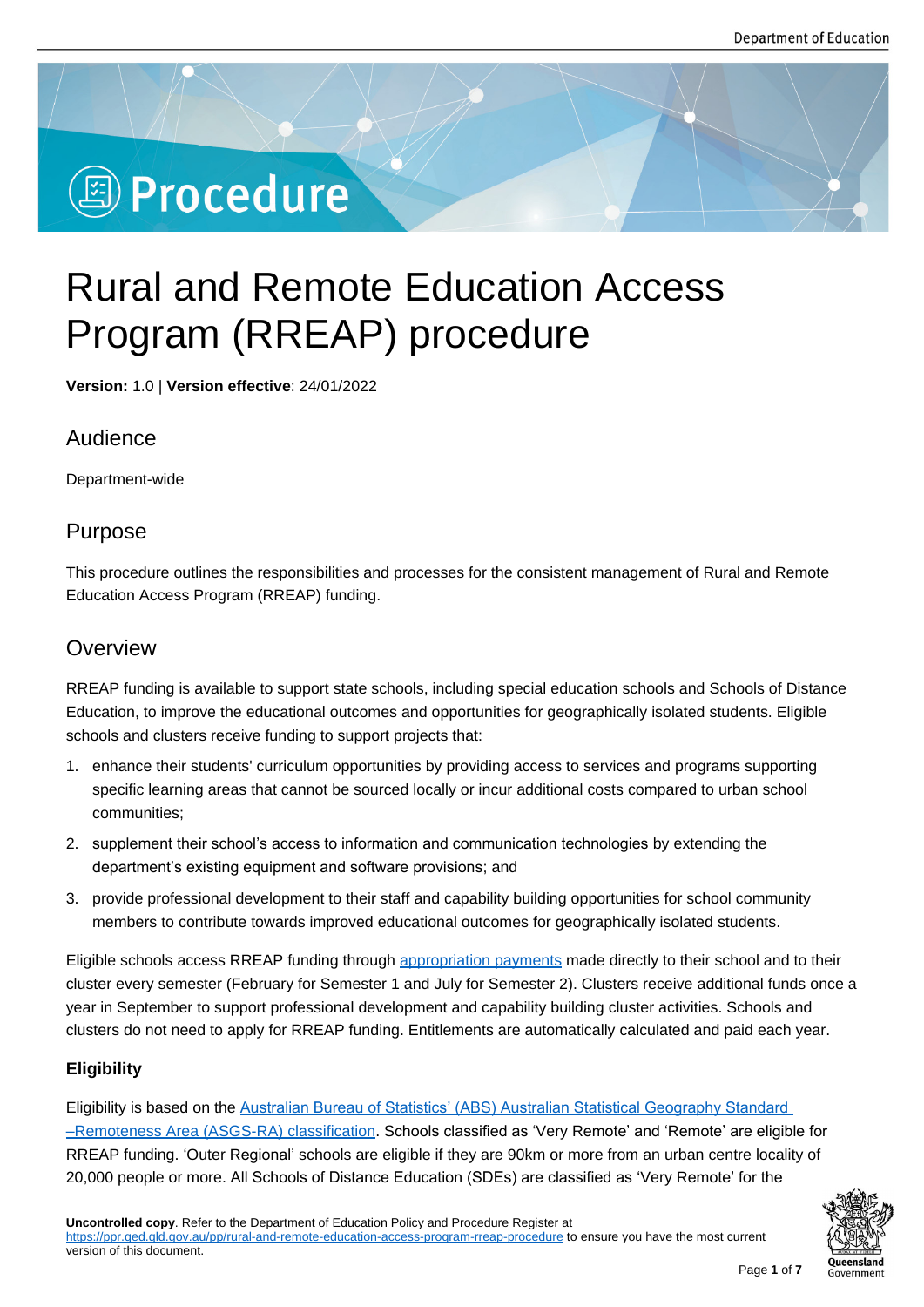purposes of RREAP, with funding provided to SDEs based on their student's home address meeting the geographic criteria above.

ASGS-RA classifications and urban centre localities are reviewed following the Australian Census (every five years) and may impact on RREAP funding eligibility.

# **Responsibilities**

#### **Principals**

- ensure RREAP funds are used to support the improvement of educational outcomes and opportunities for state school students who are disadvantaged because of their geographical isolation
- expend funds on projects that provide: curriculum enhancement opportunities to students; supplementary access to Information, Communication and Technology; and professional development and capability building
- undertake consultation with the P&C or parents of children attending the school and local community members, including Traditional Owners and other key Aboriginal and Torres Strait Islander community members, regarding how to best expend funds
- include RREAP as a standing agenda item at P&C meetings or as a part of the Principal's report
- participate in the RREAP School Cluster Committee (SCC) providing feedback to the SCC on proposed projects obtained from consultation with the school community
- ensure all projects are implemented in line with all relevant policies and procedures including the department's Managing risks in school curriculum activities procedure
- maintain clearly identifiable records of all RREAP expenses and record all relevant approvals in line with the department's Information asset and recordkeeping procedure
- use the nomi[nated OneSchool Revenue cost centre \(Cost Centre 109](https://ppr.qed.qld.gov.au/pp/managing-risks-in-school-curriculum-activities-procedure)7) to which funds are appropriated and OneSchool Expenditure cost centre (Cost Centre 2080) for recording RREAP expenses
- ensure that a pla[n is in place to expend all RREAP funds and min](https://ppr.qed.qld.gov.au/pp/information-asset-and-recordkeeping-procedure)imise unspent funds each year
- **ensure all expenditure complies with the department's Purchasing and procurement procedure**
- seek advice from regional finance teams, supervisors or RREAP@ged.gld.gov.au as required.

#### **School Cluster Committee (SCC) host school princi[pals](https://ppr.qed.qld.gov.au/pp/purchasing-and-procurement-procedure)**

- convene periodic SCC meetings with their respective RREAP cluster [to collaborat](mailto:RREAP@qed.qld.gov.au)e, plan, budget and report on RREAP expenditure
- provide opportunities for all members to contribute to decision making regarding the use of cluster funds
- maintain clearly identifiable records of all RREAP clu[ster expenses a](https://education.qld.gov.au/schools-and-educators/other-education/Documents/rreap-clusters.XLS)nd record all relevant approvals in line with the department's Information asset and recordkeeping procedure
- ensure all revenue and expenditure relating to cluster funds are processed through an Administered Cluster cost centre (Cost Centre grouping 6000\*\*)
- ensure that a plan is i[n place to expend all RREAP cluster funds and m](https://ppr.qed.qld.gov.au/pp/information-asset-and-recordkeeping-procedure)inimise unspent funds each year

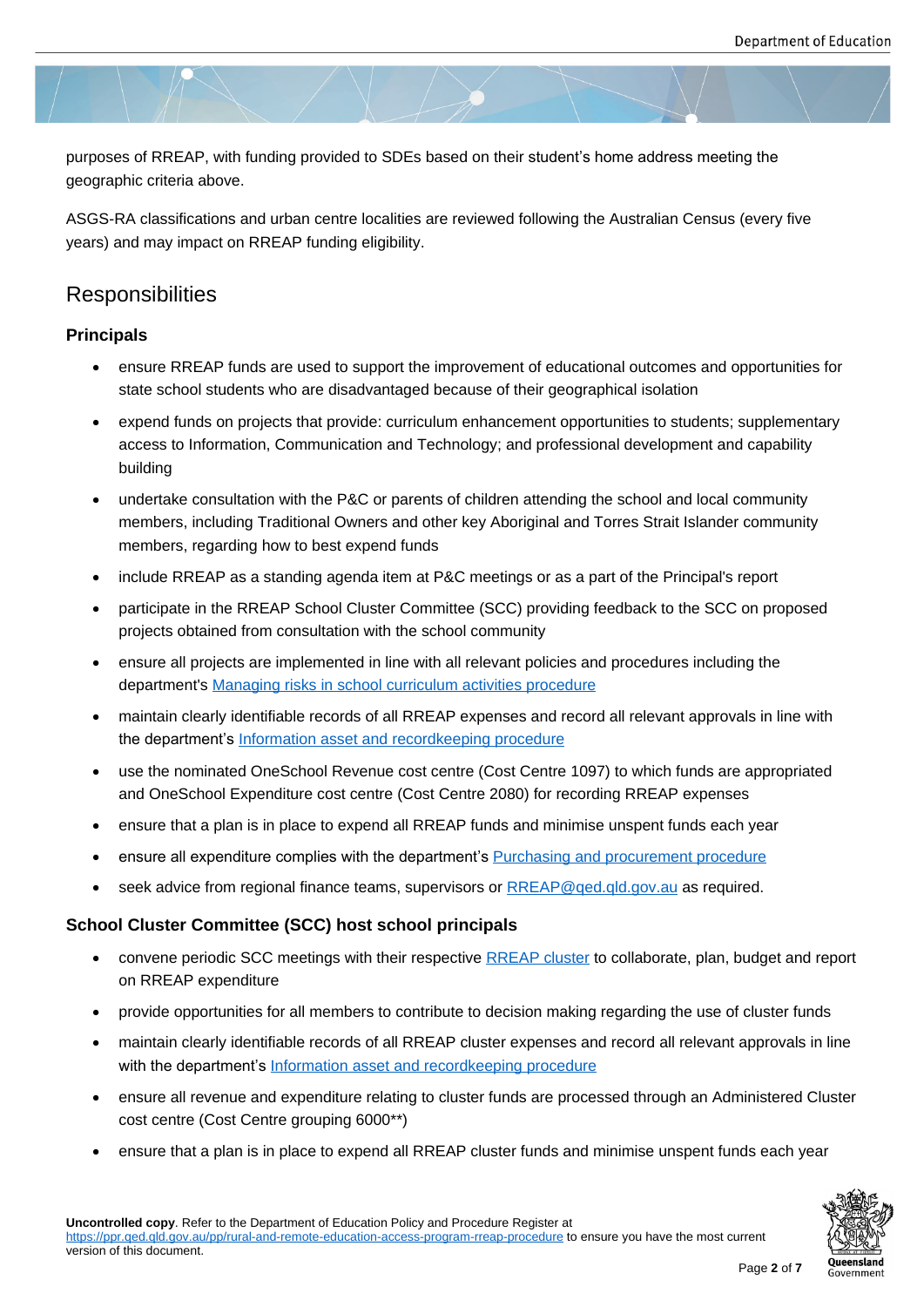- email RREAP@ged.gld.gov.au to advise of SCC host school changes with endorsement from relevant principals
- seek advice from regional finance teams or RREAP@qed.qld.gov.au as required.

#### **School Clu[ster Committees \(SCC](mailto:RREAP@qed.qld.gov.au))**

- ensure cluster funds are used to support th[e improvement of educatio](mailto:RREAP@qed.qld.gov.au)nal outcomes and opportunities for state school students who are disadvantaged because of their geographical isolation
- expend cluster funds on projects that provide: curriculum enhancement opportunities to students; supplementary access to Information, Communication and Technology; and professional development and capability building
- ensure that a plan is in place to expend all RREAP cluster funds and minimise unspent funds each year.

#### **P&Cs or parents of children attending the school and local community members**

- actively engage with principals during consultation regarding how best to expend RREAP funds
- offer their experience, support, intellectual and physical resources to improve students' learning outcomes
- comply with all relevant contractual conditions for services provided to schools as part of RREAP projects.

#### **Managers, Financial Advisory Services**

- liaise with, support and provide advice to Principals and Business Managers regarding the use of RREAP school and cluster funds
- promote the appropriate use of RREAP funds and maintenance of clearly identifiable financial records and assist with processing and accounting for separate individual school and cluster funds
- assist schools in providing evidence of RREAP expenditure to Rural and Remote, State Schools Division if requested.

#### **Strategy and Performance**

- identify schools in RREAP locations and their student count
- identify the number of full-time students enrolled in Schools of Distance Education who live in RREAP locations
- share data with Rural and Remote, State Schools Division.

#### **Rural and Remote, State Schools Division**

- define an appropriate annual budget and calculate entitlements for eligible schools based on remoteness classifications and enrolments
- distribute funds as per the RREAP appropriation profile in line with the Payments to State Schools **Framework**
- ensure requests for SCC host school or cluster membership changes are reflected in subsequent payments
- provide advice to Principal[s and regional staff concernin](https://education.qld.gov.au/about-us/budgets-funding-grants/grants/state-schools/core-funding/rreap)g the use of R[REAP funds and school eligi](https://intranet.qed.qld.gov.au/Services/Finance/Appropriationsandallowances/Pages/Default.aspx)bility as [required](https://intranet.qed.qld.gov.au/Services/Finance/Appropriationsandallowances/Pages/Default.aspx)

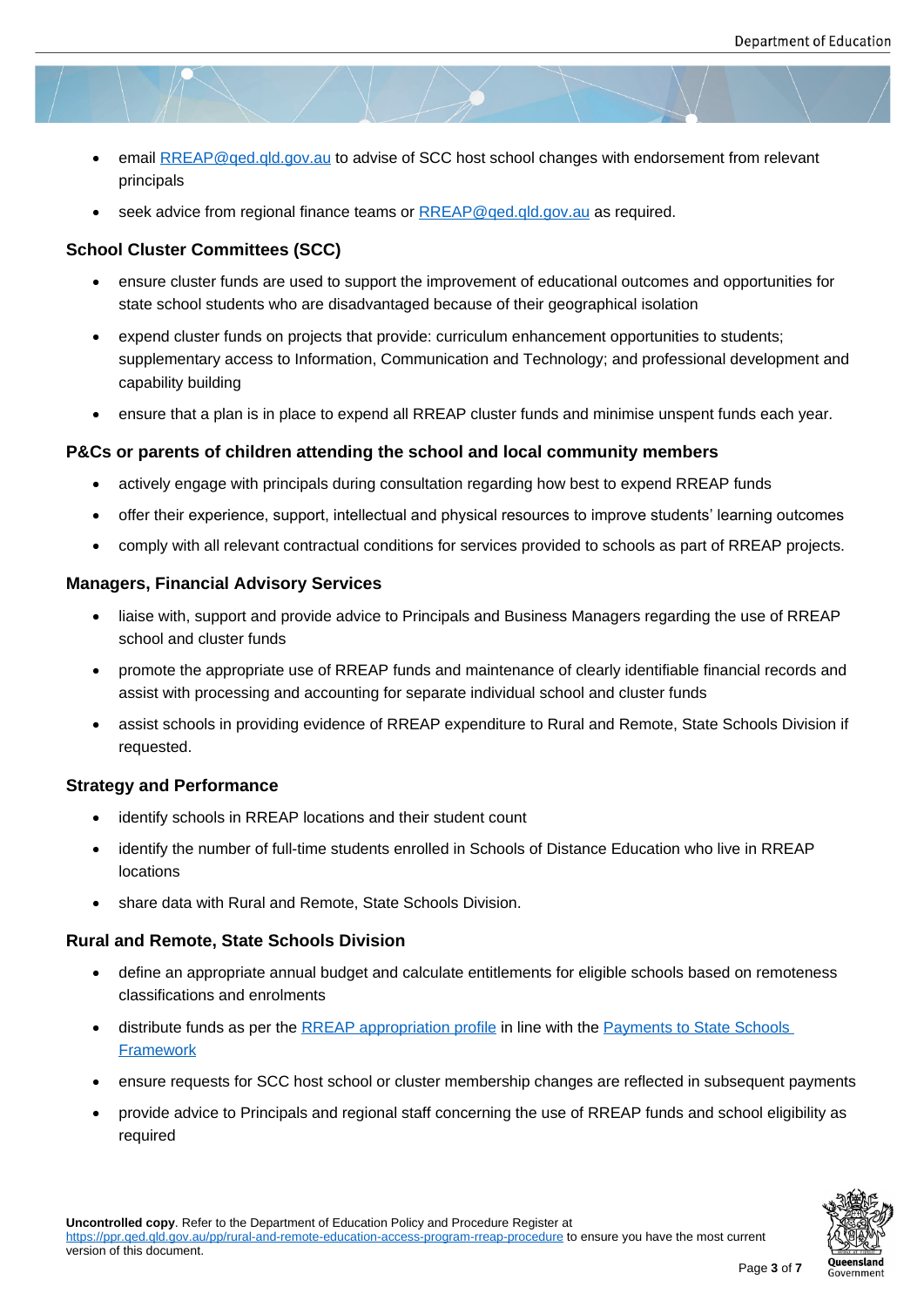- review RREAP Expenditure cost centre (Cost Centre 2080) and Administered Cluster cost centre (Cost Centre grouping 6000\*\*) reports in OneSchool each semester
- meet with RREAP regional contacts each semester to discuss school use of funding.

# Process

#### **1. Calculate school entitlements**

#### **Identify eligible schools and students**

- Strategy and Performance to identify eligible schools based on the Eligibility criteria above
- Upon request, Strategy and Performance to provide Rural and Remote, State Schools Division with Day 20 student census data identifying:
	- o student count for eligible RREAP schools
	- o full-time students enrolled in Schools of Distance Education (SDE) whose home address is in an eligible location, based on the Eligibility criteria above.

#### **Calculate entitlements**

 Rural and Remote to calculate school entitlements by applying the funding formula to Day 20 student census enrolment data.

#### **2. Distribute funds**

- Rural and Remote to approve appropriation payments (Specified Items category) to eligible schools' accounts in line with the department's Financial Delegations Matrix (DoE employees only) for:
	- o semester 1 payments to individual schools and clusters in February
	- o semester 2 payments to individual [schools and clusters in July](https://intranet.qed.qld.gov.au/Services/Finance/Delegations)
	- o professional development payments to clusters in September
- Finance Branch to process payments via the School Appropriation Payments Application (SAPA).

#### **3. Expend funds**

#### **Plan RREAP projects**

- Principals to undertake consultation with P&Cs or parents of children attending the school and local community members, including Traditional Owners and other key Aboriginal and Torres Strait Islander community members, regarding how best to expend RREAP funds
- Schools to use funds to support the improvement of educational outcomes and opportunities for state school students who are disadvantaged because of their geographical isolation
- Schools to document RREAP projects with clear links to the RREAP focus areas of:
	- o access to curriculum enhancement opportunities for students (access to services and programs supporting specific learning areas that cannot be sourced locally or incur additional costs compared to urban school communities);

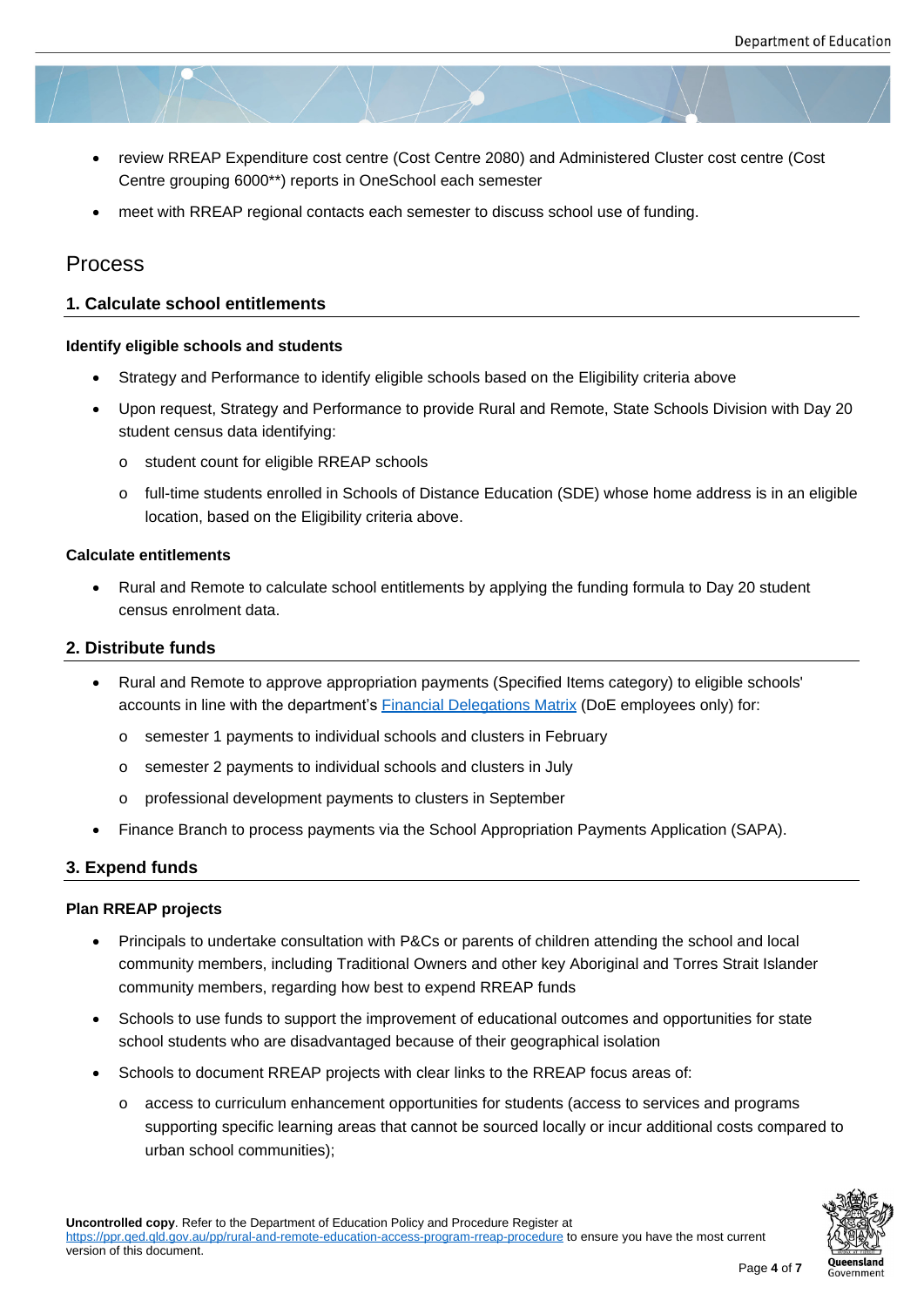- o supplementary access to Information, Communication and Technology (ICT projects that enrich high quality teaching and learning extending beyond the department's existing equipment and software provisions); and
- $\circ$  professional development to staff and capability building opportunities for school community members to contribute towards improved educational outcomes for geographically isolated students.

#### **Deliver RREAP**

 Schools to procure products or services for RREAP projects as determined by Principals in line with the department's Purchasing and Procurement procedure.

#### **Maintain records of RREAP expenditure**

- Schools to m[aintain clearly identifiable records using t](https://ppr.qed.qld.gov.au/pp/purchasing-and-procurement-procedure)he nominated OneSchool Revenue cost centre (Cost Centre 1097) and Expenditure cost centre (Cost Centre 2080) for recording RREAP expenses
- SCC host school principals to use an Administered Cluster cost centre (Cost Centre grouping 6000\*\*) to clearly separate RREAP cluster expenditure
- Schools to record all relevant expenditure approvals in line with the department's Information asset and recordkeeping procedure
- Schools and SCCs to ensure funds are expended in the year they are received and, if required, a plan is in place to expend unspent funds in the following year.

#### **4. Sha[re outcomes](https://ppr.qed.qld.gov.au/pp/information-asset-and-recordkeeping-procedure)**

- Principals to share RREAP project outcomes, including cluster projects, with P&Cs or parents of children attending the school and local community members
- Rural and Remote to review RREAP Expenditure cost centre (Cost Centre 2080) and Administered Cluster cost centre (Cost Centre grouping 6000\*\*) reports in OneSchool each semester and share with the Assistant Director-General, State Schools – Rural, Remote and International.

# **Definitions**

| Term                                   | <b>Definition</b>                                                                                                                                                                                                                                                                      |
|----------------------------------------|----------------------------------------------------------------------------------------------------------------------------------------------------------------------------------------------------------------------------------------------------------------------------------------|
| <b>Parent</b>                          | Means a person who meets the definition of parent in <b>Education (General Provisions)</b><br>Act 2006 (Qld) (s.10).                                                                                                                                                                   |
| Professional<br>Development (PD) funds | Funding provided to School Cluster Committee host schools to organise professional<br>development for cluster staff and capability building opportunities for school<br>community members to contribute towards improved educational outcomes for<br>geographically isolated students. |
| <b>School Cluster</b>                  | A group of schools in a similar geographic location or group of schools that share a<br>similar education delivery format.                                                                                                                                                             |



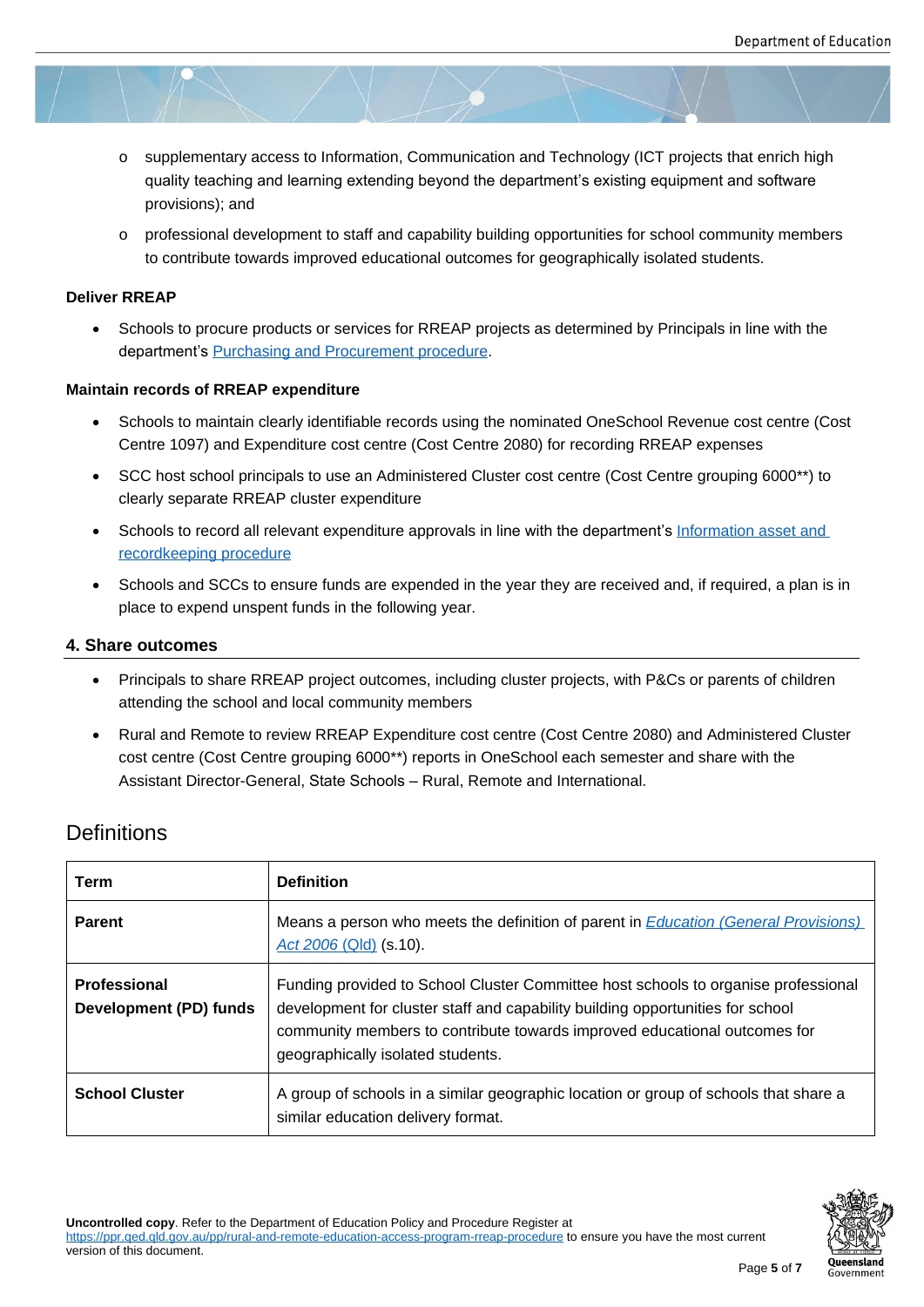| Term                                                  | <b>Definition</b>                                                                                                                                                                                 |
|-------------------------------------------------------|---------------------------------------------------------------------------------------------------------------------------------------------------------------------------------------------------|
| <b>School Cluster</b><br><b>Committee (SCC)</b>       | Principals from each school in their respective RREAP cluster. Principals represent<br>their school, P&C or parents of children attending the school and local community<br>members at their SCC. |
| <b>School Cluster</b><br><b>Committee host school</b> | A school nominated to receive RREAP funds on behalf of the cluster and administer<br>joint school projects in consultation with the SCC.                                                          |

# Legislation

- *Anti-Discrimination Act 1991* (Qld)
- *Education (General Provisions) Act 2006* (Qld)
- *[Human Rights Act 2019](https://www.legislation.qld.gov.au/view/html/inforce/current/act-1991-085)* (Ql[d\)](https://www.legislation.qld.gov.au/view/html/inforce/current/act-1991-085)
- *[Information Privacy Act 2009](https://www.legislation.qld.gov.au/view/html/inforce/current/act-2006-039)* [\(Qld\)](https://www.legislation.qld.gov.au/view/html/inforce/current/act-1991-085)
- *[Work Health and Safety Act 2](https://www.legislation.qld.gov.au/view/html/inforce/current/act-2019-005)011* (Qld)
- [Work Health and Safety Regulation](https://www.legislation.qld.gov.au/view/html/inforce/current/act-2009-014) 2011 (Qld)

# Dele[gations/Authorisations](https://www.legislation.qld.gov.au/view/html/inforce/current/act-2011-018)

• Finance delegations - Specified items expenditure

# Policies and procedures in this group

[Nil](https://ppr.qed.qld.gov.au/Documents/finance-delegations.pdf)

# Supporting information for this procedure

Ideas for RREAP projects

# Other resources

- [Rural and Remote Educat](https://ppr.qed.qld.gov.au/attachment/ideas-for-rreap-projects.docx)ion Access Program website
- RREAP OnePortal website including funding allocation information (DoE employees only)
- [RREAP appropriation profile](https://education.qld.gov.au/schools-educators/other-education/rural-and-remote-education/support-rural-and-remote/rreap)
- **•** [Financial Delegations Matrix \(DoE employees only\)](https://intranet.qed.qld.gov.au/EducationDelivery/rural-remote-education/Pages/support.aspx)
- [Financial Management Pract](https://education.qld.gov.au/about-us/budgets-funding-grants/grants/state-schools/core-funding/rreap)ice Manual (DoE employees only)
- [Payments to state schools](https://intranet.qed.qld.gov.au/Services/Finance/Delegations) framework (DoE employees only)
- [Parent and community engagement fram](https://intranet.qed.qld.gov.au/Services/Finance/Pages/fmpm.aspx)ework
- [Advancing rural and remote education](https://intranet.qed.qld.gov.au/Services/Finance/Forms/Documents/payments-to-schools-framework.PDF) in Queensland state schools action plan